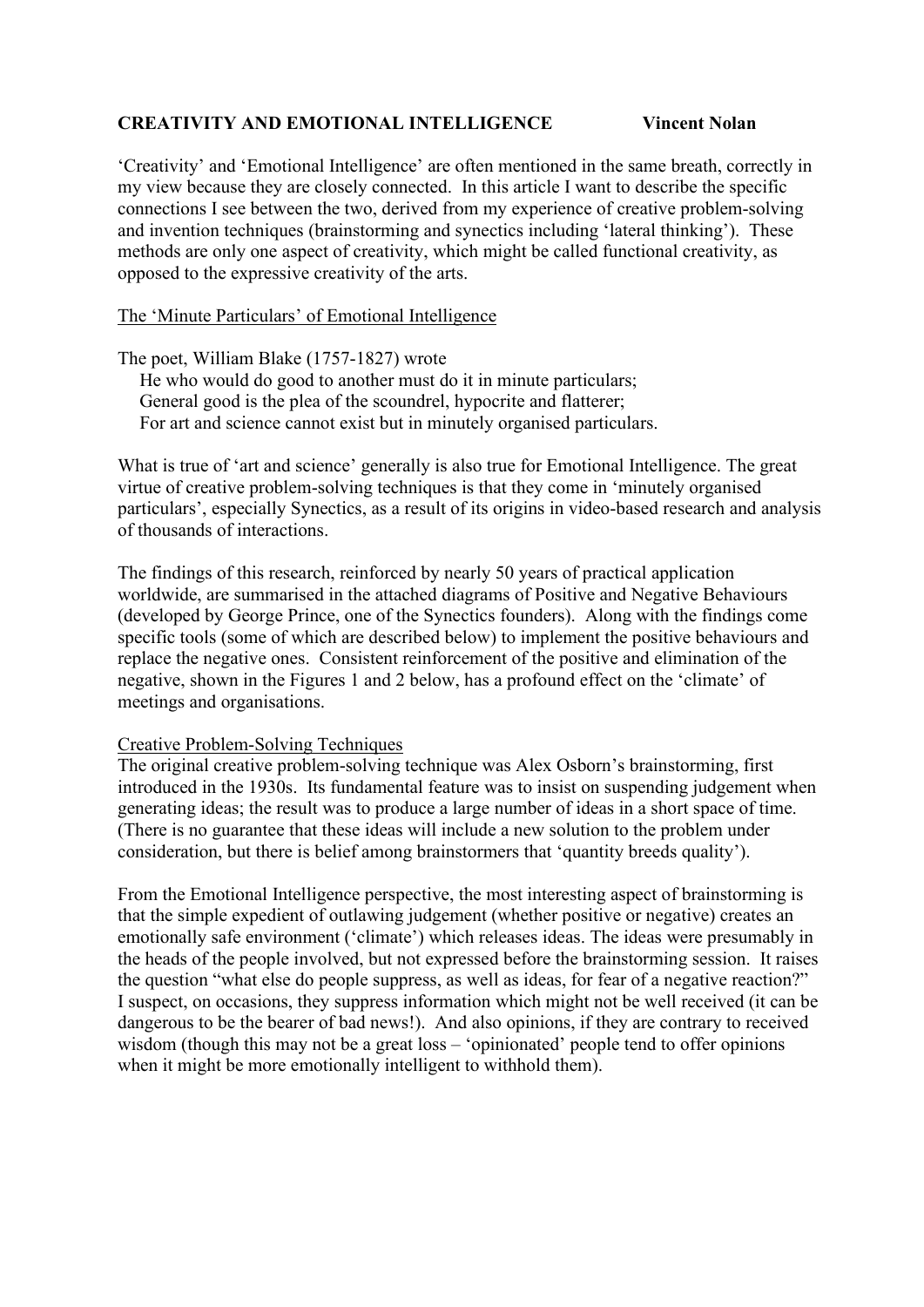



**Figure 2 Negative behaviours**

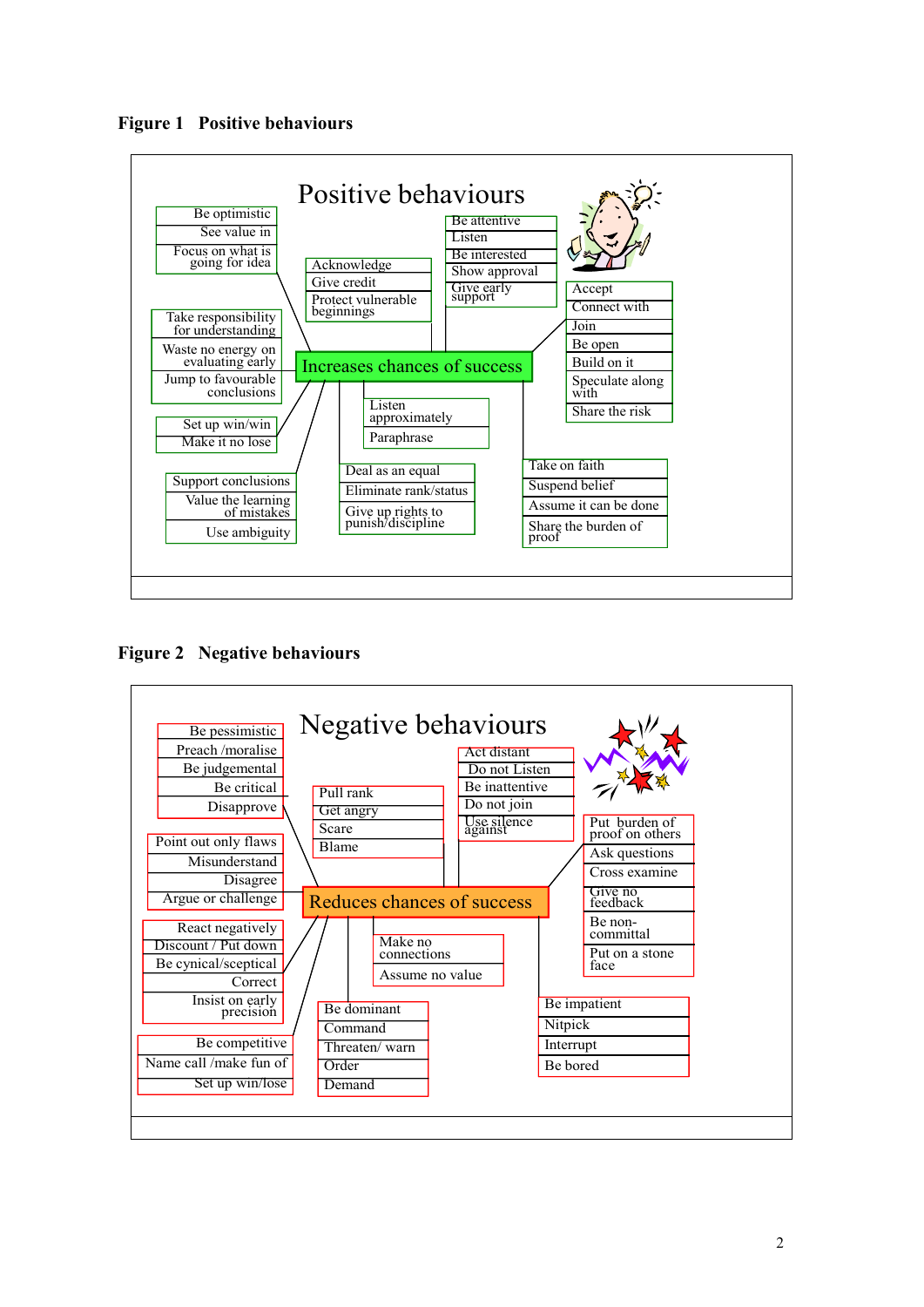'Climate' is a metaphor; it is widely used and understood, but it is misleading in some ways. It implies a phenomenon outside our control; all we can do is respond to it – wear warm clothing, carry an umbrella. But the 'climate' of a team is something created and re-created all the time by the team members themselves, by the 'minute particulars' of their behaviour. ('Culture' is a more accurate word for it.)

And it matters, not only for the health and happiness of the people in the group, but also for its functional effectiveness. The first priority for any group member is to keep him- or herself emotionally safe, and the more positive the climate is, the more individual energy is available for the task the team is engaged in – see diagram below

## **Figure 3 How to create a climate that promotes creativity and innovation**



**TOTAL ENERGY OF INDIVIDUAL / TEAM**

# Maintaining the Positive Climate Beyond Idea Generation

The expedient of suspending judgement cannot be maintained indefinitely – in the real world, decisions need to be made. The Synectics process, which was developed by a group of inventors in the 1950s, provides a way of maintaining an emotionally safe environment even when judgement has to be introduced. To do so, it introduces a process for Idea Development, which takes brainstormed ideas which are new and attractive and grows them into feasible courses of action that have the commitment of those who will implement them

The key features of the Idea Development process are:

• Ideas are selected and evaluated by the person (or persons) who will implement them. They were originally called the 'Client' (after Carl Rogers 'person-centred therapy'); currently the term Problem Owner is more likely to be used.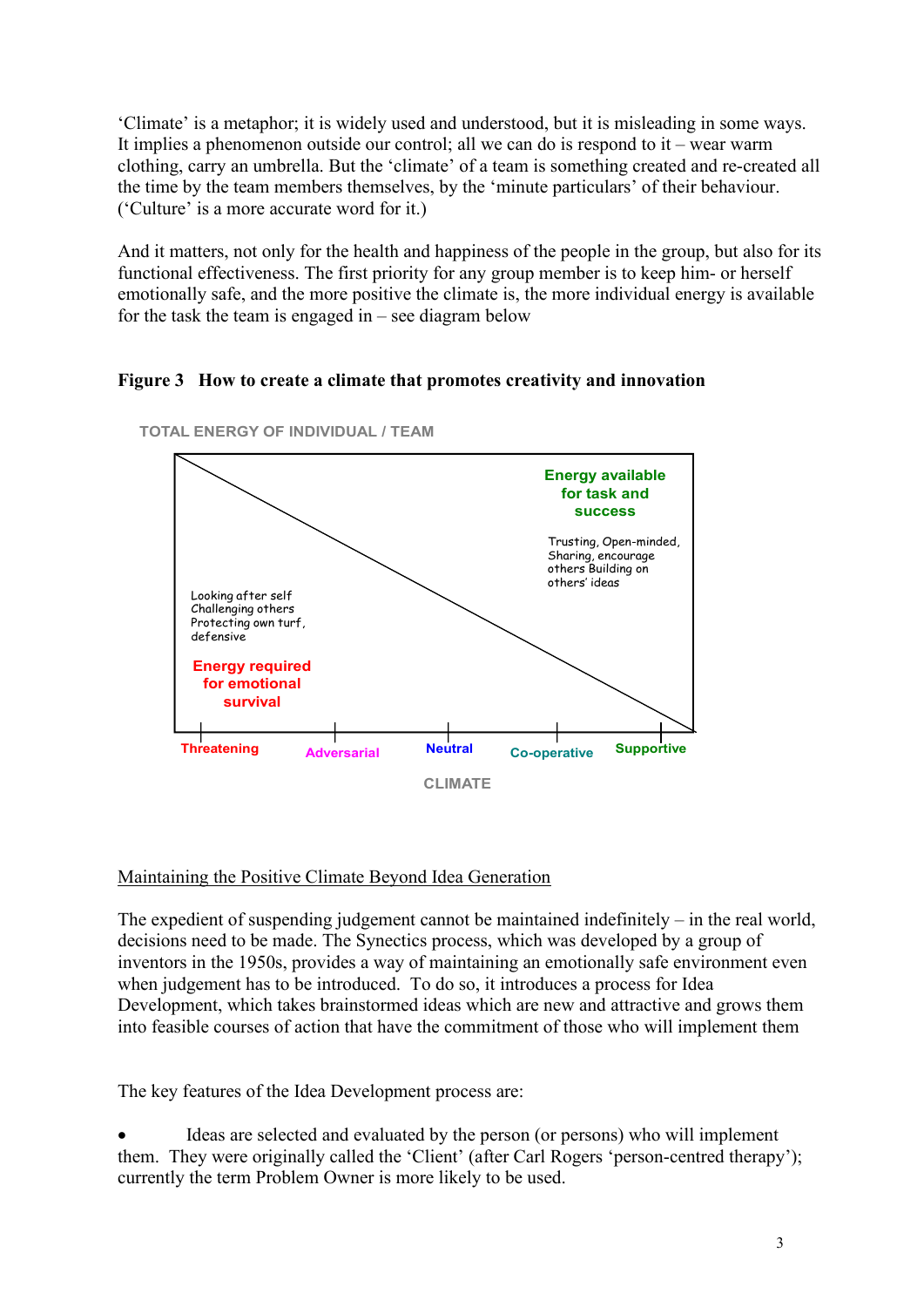• The Client/Problem Owner/s must show they 'understand before evaluating' by paraphrasing the idea in their own words and checking that their expression of it satisfies the idea giver. This stipulation prevents misunderstanding – experience shows that as often as not, the idea is not initially understood to the satisfaction of the idea giver, and further clarification is needed. Paraphrase is a key tool of counselling – Carl Rogers again.

The evaluator must first specify all the positive aspects of the idea (including possible, but uncertain, benefits) – in contrast with the conventional process of evaluating (and rejecting any idea that is not a satisfactory solution) by highlighting its negative aspects

• Having identified all the potential good features of the idea, the Client must then point to the direction in which he wants the idea to be improved (or replaced), usually by converting its major negative into a direction for improvement: "What I most need now is a way to….". For example, if the negative is "too expensive", the direction might be "We need to find a way to reduce the cost" or "Find a cheaper alternative" or "Raise the price of our product". It is the responsibility of the Client to choose the direction they want the development to take.

The group can then suggest possible actions that the Client can take to increase the feasibility of the idea, from which the client can select those that s/he wants to build into a plan for implementation.

#### The Wider Implications for Emotional Intelligence

These particular mechanisms have much wider implications for Emotional Intelligence outside the creative problem-solving/invention context. In particular

*Personal responsibility* The Client/Problem Owner concept is an expression of personal responsibility for one's actions and behaviour and respect for the autonomy of others. It implies that people in organisations are responsible for doing their job as they see fit, subject only to harmonising their activities with those of their colleagues and the values and strategies of the organisation. (I call this Autonomous Teamwork – for a more detailed account, see *The Innovator's Handbook*, pp 245 to 250).

Less obviously, it is the responsibility of the Problem Owners to decide whether they need ideas from others to help them do their job. It is important to check, before offering an idea or opinion, that the recipient is interested in hearing it. Unsolicited ideas and opinions tend to be heard as criticisms and can damage the relationship between the parties.

*Constructive Interaction* It is helpful to look at any interaction between two people as two events, not one, and the two experiences can be very different. Observation and analysis of many interactions (using video recordings to analyse the interactions with the participants) frequently shows up a mismatch. In particular, there may be a substantial difference between the Intent of the initiator and the Effect on the recipient. All too often, a constructivelyintended action is received negatively; for example, 'constructive criticism' (so-called) usually has a negative effect.

This may seem to be an unduly sweeping assertion, but it is borne out by observing the subsequent behaviour of the person criticised: they slip into Revenge mode (often unconsciously) however mild or appropriate the criticism may seem to be. In a problemsolving discussion, the following kind of interaction happens regularly:

Joe puts forward an idea.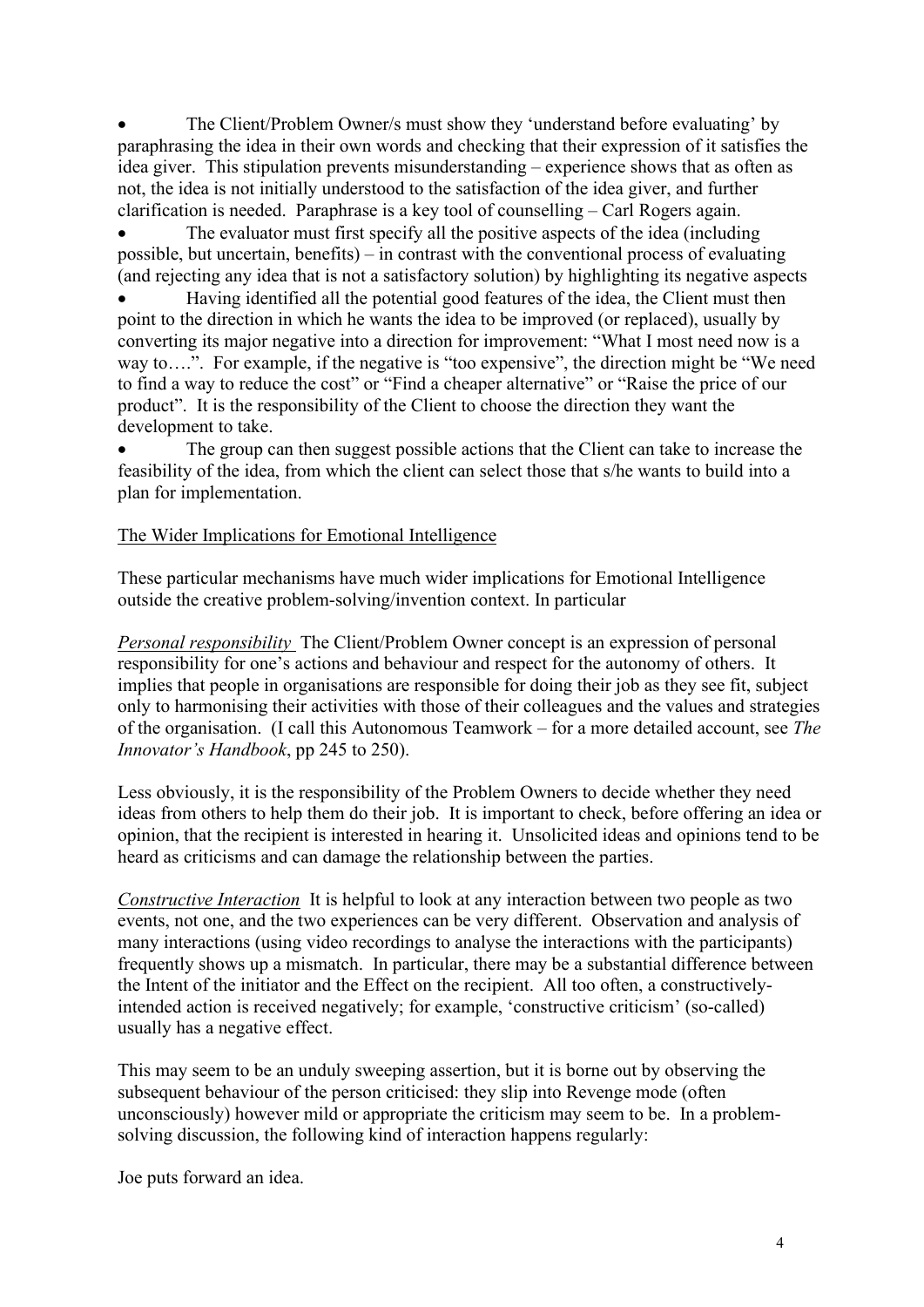Bill says "That won't work – we tried it a couple of years ago (before you joined us, Joe), and it failed.

Joe says "Thanks, I didn't know that."

On the face of it, a polite and constructive exchange – Bill is supplying some relevant new information to Joe. If the transaction is replayed on video, both parties would agree they had no problem with it. However, if the tape is followed for a further few minutes, we will probably notice that Joe has gone quiet (processing his thoughts more carefully before expressing them?). And the moment Bill comes up with an idea, Joe instantly (and vehemently) rejects it. We can conclude that, however acceptable the earlier episode may have been *intellectually,* at the emotional level, Joe has been hurt and takes the first opportunity to get revenge. Revenge Cycles such as this are commonplace in our experience (as is illustrated by sayings like "Don't get mad, get even" or "Get your retaliation in first"). Revenge cycles triggered by apparently trivial incidents can do lasting damage to relationships.

*Communication* The functional value of paraphrase in confirming that communication has in fact taken place (rather than just assuming that is the case) is particularly important, given that the success rate of communication is far lower than commonly assumed. I would put it at around 50% even in a structured, protected environment. Other studies have put it as low as 25%. It is not surprising that misunderstandings are common and not always recognised. But paraphrase has an emotional benefit too: it signals "You are sufficiently important for me to take the trouble to make sure I truly understand what you are telling me, and fit it into my own frame of reference".

Another dimension of communication is awareness of the potential negative effect of questions. In creative sessions they are discouraged because they can mask implied judgements. ("How much would that cost?" can mean "That would be too expensive"). They can also mask ideas, by checking whether an idea would work, rather than expressing the idea, for others to build on or trigger from.

More generally, it is often uncertain why a question is being asked and this can create anxiety in the person on the receiving end (especially as questions are frequently asked by authority figures, such as parents, teachers and bosses). You may need to say "Why you are asking?" to avoid these negative effects.

*Argument and Debate* Debate is deeply entrenched in our culture and is encouraged in the education system, but it is essentially a win-lose activity (a zero sum game) and engenders the kind of revenge cycles described above. As such it is highly unintelligent emotionally – it shifts the climate towards the adversarial end of the spectrum. Creativity offers a constructive alternative – namely, to invent a way out of conflict rather than try to 'win' the argument for a particular option. I have described the mechanisms for creative conflict resolution in "Creativity: the Antidote to the Argument Culture" in '*Creativity and Cultural Diversity*' (2004, The Creativity Centre Educational Trust).

## Conclusion: Learning to Behave in Emotionally Intelligent Ways

Identifying the links between creative problem-solving and Emotional Intelligence leads me to the conclusion that a good way to enhance EI would be to use the format of the Synectics